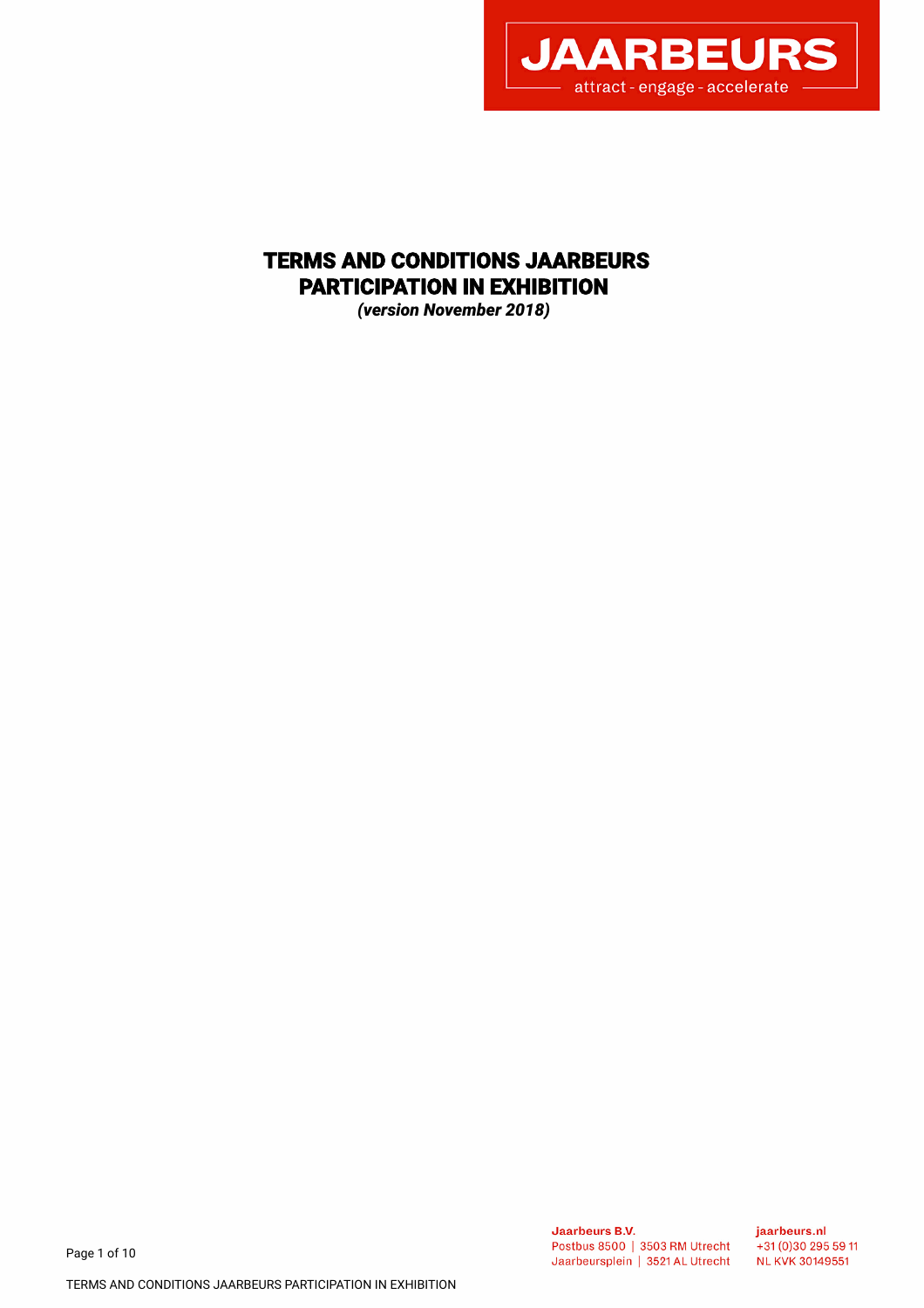

## **GENERAL**

## **Article 1 Defnitions**

In these Terms and Conditions the terms used are defned as follows unless agreed otherwise in writing.

- 1. Terms and Conditions: these general terms and conditions, which form an inseparable part of and apply to all participation agreements between Jaarbeurs and exhibitors regarding the stand space(s) and any additional products and services of Jaarbeurs. The general terms and conditions may be varied from only if expressly confrmed in writing by Jaarbeurs. The applicability of any general terms and conditions used by the exhibitor is hereby expressly excluded.
- 2. Jaarbeurs: the private company Jaarbeurs B.V. and/or one of its subsidiary companies, as (co-) organiser of an exhibition and the natural person or legal entity in association with whom or with which the exhibition is organised and the latter's authorised representatives.
- 3. Exhibitor: The natural person or legal entity that concludes a participation agreement with Jaarbeurs.
- 4. Co-exhibitor: The natural person or legal entity that does not conclude a participation agreement with Jaarbeurs himself, but exhibits products or presents itself otherwise within the exhibitor's stand space;
- 5. Venue lessor: The natural person or legal entity that leases Jaarbeurs space where exhibitions are held.
- 6. Exhibition venue: The space where the exhibition takes place, as made available by the venue lessor;
- 7. Quotation: the provisional reservation of a specifc stand space made by Jaarbeurs in writing. Jaarbeurs has the right to withdraw the quotation at all times as long as no participation agreement has been made with the exhibitor.
- 8. Confrmation of participation: the written confrmation drawn up and sent by Jaarbeurs further to the binding registration form submitted by the exhibitor or to acknowledge receipt of the quotation signed by the exhibitor. The confrmation of participation contains the specifcations (dimensions of the stand space, participation fee, location) regarding the stand space made available to the exhibitor.
- 9. Binding registration form: The document by which the exhibitor indicates its intention to participate in the fair and declares it has taken note of and agrees to the applicability of these general terms and conditions. Jaarbeurs reserves the right to reject registration based on the binding registration form on account of over-subscribing, special reasons such as concern for disturbance of the peace or without stating any reasons.
- 10. Participation agreement: The agreement between Jaarbeurs and the exhibitor that arises from a) the signing of the quotation by the exhibitor or b) the despatch of a confrmation of participation by Jaarbeurs based on the binding registration form submitted by the exhibitor to Jaarbeurs.
- 11. Exhibition: The (trade) exhibition, show, demonstration or event that is the subject of the participation agreement.
- 12. Products: The goods displayed at the exhibition by the exhibitor and/or services supplied by the exhibitor.
- 13. Stand space: The specifc foor area expressed in square metres made available to the exhibitor, the location, size and type of which is specifed by Jaarbeurs.
- 14. Participation fee: all costs payable to Jaarbeurs by the exhibitor in connection with his participation in the exhibition, including the costs relating to the stand space and all other costs.

## **Article 2 The participation agreement**

- 1. The participation agreement implies that Jaarbeurs, against payment of the participation fee, for the period of the exhibition concerned, assigns a specifc stand space to the exhibitor.
- 2. These Terms and Conditions form an integral part of the participation agreement.
- 3. In case the participation agreement relates to several stand spaces, the provisions contained herein shall apply to each individual stand space.
- 4. Any requirements, changes and additions made by the exhibitor on the binding registration form, or the quotation, and any other arrangements deviating from or additional to these Terms and Conditions do not form part of the participation agreement, unless confrmed by Jaarbeurs in writing.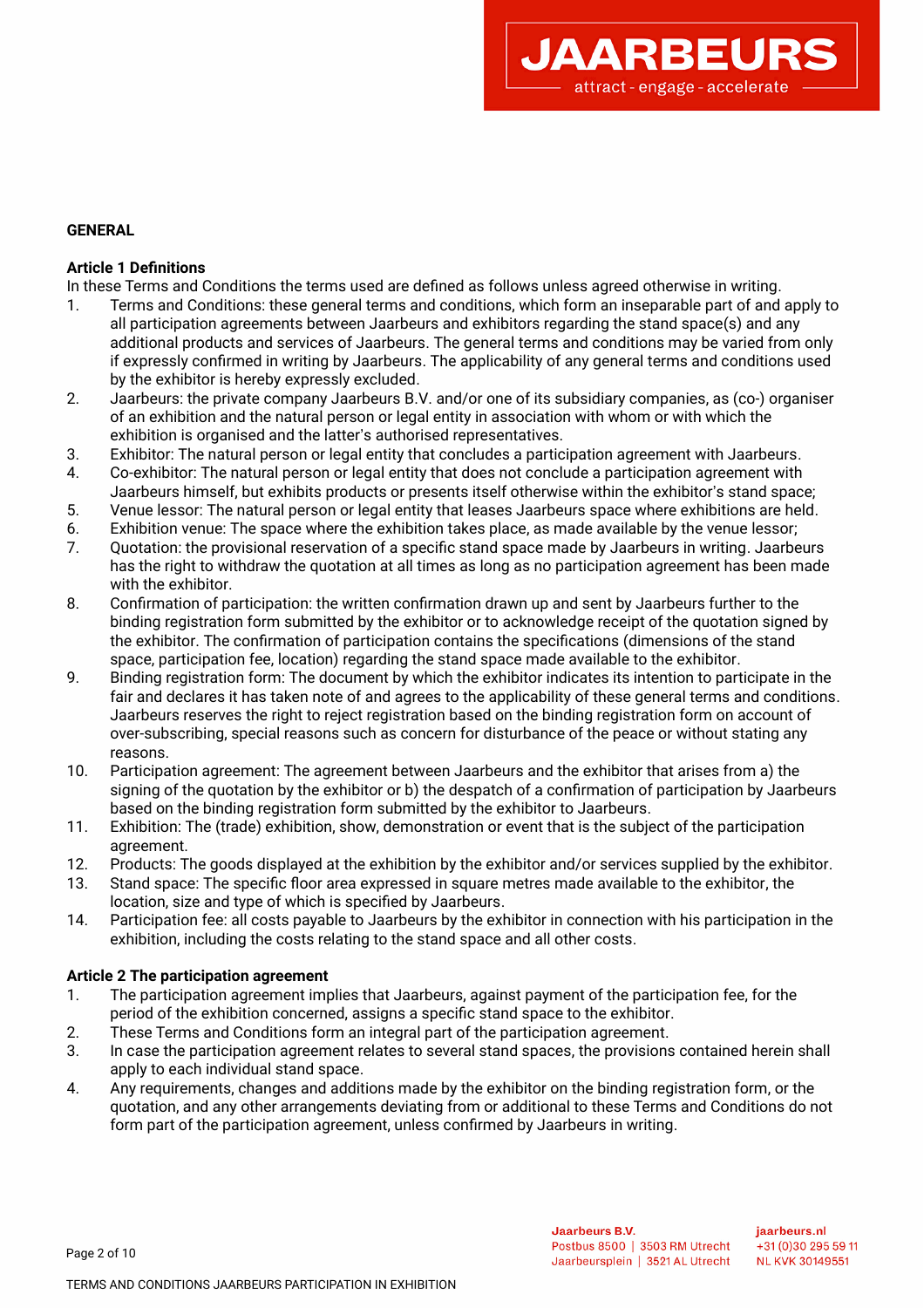

- 6. The exhibitor declares that he will accept all of the consequences that ensue from the signing of the binding registration form, or of the quotation, even if the form has been signed by a person not officially authorised to sign the form.
- 7. Following the signing of the binding registration form and prior to the conclusion of the participation agreement in accordance with article 1.8, the term 'participation agreement' in these Terms and Conditions will be understood to mean 'binding registration form' and 'exhibitor' as 'the registrant'.
- 8. If Jaarbeurs has stipulated a term for submission of a document by the exhibitor, the date of receipt of the document by Jaarbeurs will be decisive.
- 9. Upon submission of the signed binding registration form or the quotation signed by the exhibitor, the exhibitor may cancel his registration only in one of the cases listed in article 6.
- 10. The exhibitor cannot rely on verbal acceptance of his registration.
- 11. The exhibitor may not transfer his registration to a third party.
- 12. Without prejudice to the provisions contained in article 20.1, these Terms and Conditions govern the legal relationship between Jaarbeurs and the exhibitor only. Unless determined otherwise, third parties, including co-exhibitors, cannot derive any rights from these Terms and Conditions.

#### **Article 3 Dates, times and exhibition venue**

- 1. Jaarbeurs will determine the dates on which, and the venue in which the exhibition will be held, as well as build-up and breakdown times and the exhibition's commencement and closing dates and times.
- 2. Jaarbeurs is entitled to change the established dates, times and/or venue or to decide to abandon an exhibition.
- 3. Upon changes in the established dates, times and/or venue the participation agreement remains fully effective.
- 4. Under no circumstances will the exhibitor be entitled to compensation for any costs incurred or loss or damage sustained due to a decision as referred to in paragraph 2 of this article.

#### **Article 4 Allocation of stand space**

- 1. Throughout the agreed period, the exhibitor will be entitled to use the stand space allocated by Jaarbeurs in the confirmation of participation. The site, floor space and type of stand space allocated by Jaarbeurs will be binding.
- 2. Jaarbeurs has the right to reassign stand space and to revise the stand space allocated to an exhibitor, or to change or revise groupings at all times prior to the exhibition's commencement. In such case, Jaarbeurs will make an effort to offer the exhibitor comparable stand space in terms of foor space, on the understanding that the resulting participation fee will not deviate more than 10% from the original participation fee.
- 3. All costs to be made by the exhibitor relating to the reallocation of stand space, as stipulated by paragraph 2 of this Article, will be at the exhibitor's expense.
- 4. Cancellation by the exhibitor as a result of the provisions contained herein is possible only in one of the cases listed in article 6.

#### **Article 5 Payment**

- 1. Unless the invoice in question specifes an alternative due date the participation fee and all other monies payable shall be paid within fourteen days of the invoice date without any discount or setoff.
- 2. Jaarbeurs has the right to invoice as soon as the participation agreement has been concluded. Defnitive invoices may be preceded by a provisional invoice.
- 3. The exhibitor will be liable for all costs payable to Jaarbeurs that are in any way related to theexhibitor's participation, regardless whether the said costs have been incurred by the exhibitor or by a third party

**JAARBEUR** 

attract - engage - accelerate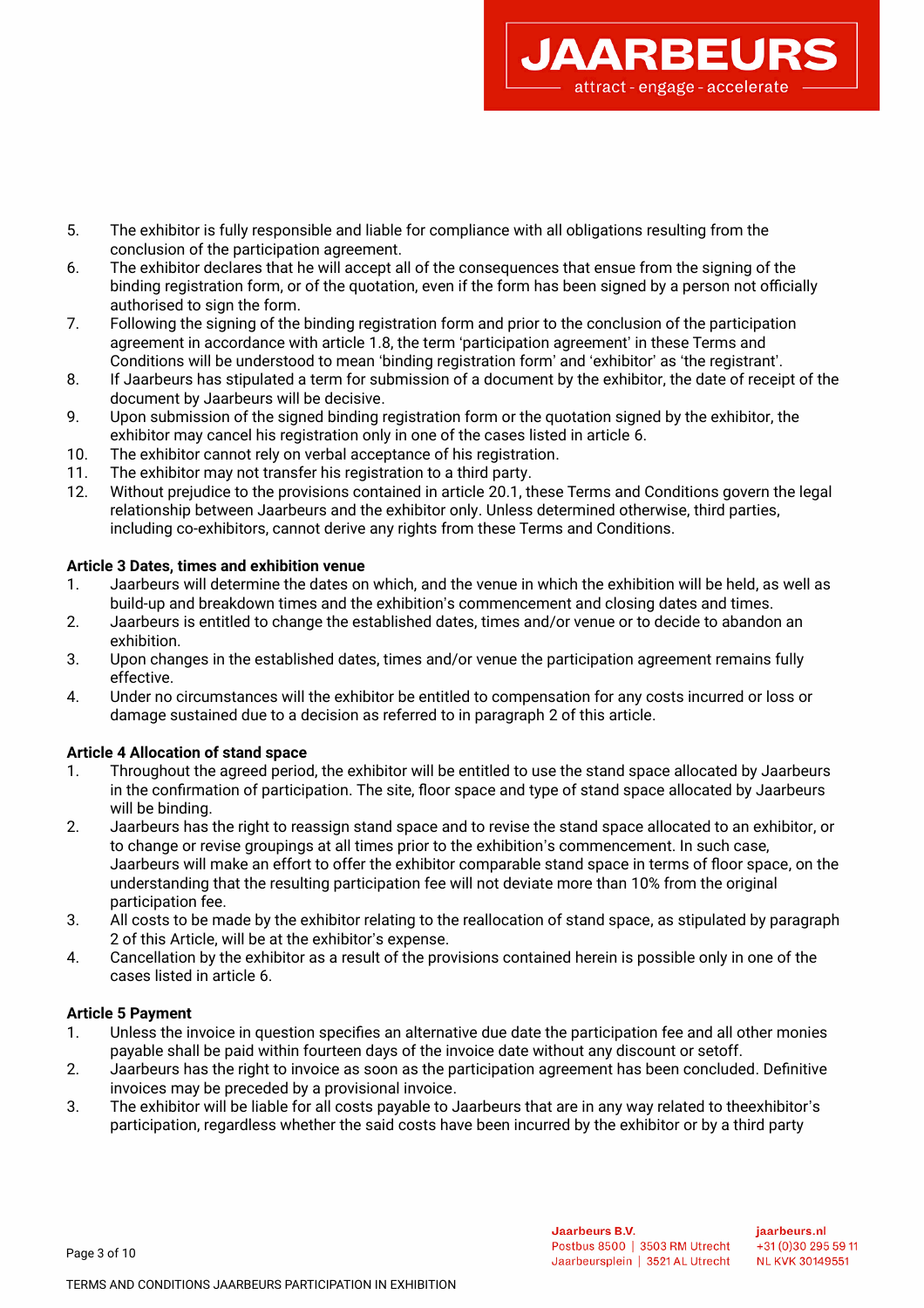

acting on the exhibitor's behalf.

- 4. Even if a different invoice address has been listed by the exhibitor, the exhibitor remains jointly and severally liable towards Jaarbeurs for payment of all costs relating to his participation.
- 5. In the event of late payment of any sum payable to Jaarbeurs interest will be charged at the statutory rate from the date on which the sum in question was originally due and payable. Any collection costs are to be borne by the exhibitor with extrajudicial collection costs being set at 15 % of the principal sum.
- 6. Jaarbeurs has the right to set off payment for participation against sums still outstanding from previous participations by the same exhibitor.
- 7. If the exhibitor fails to pay the participation fee or any other monies payable to Jaarbeurs (in full) prior to the commencement of the set-up period, despite a written or verbal notice or notice of default, Jaarbeurs has the right to deny the exhibitor access to the (set-up of the) exhibition and/or to regard the participation agreement as terminated with immediate effect. In such a case the exhibitor will still be required to pay the participation fee and all other monies payable to Jaarbeurs in full without being entitled to compensation of any costs incurred and/or loss and damage sustained due to his being denied access to the exhibition and/or termination of the participation agreement.

## **Article 6 Cancellation and termination**

- 1. Besides the grounds mentioned in paragraphs 2 to 4 inclusive of this article, the exhibitor may cancel his registration by submission of the binding registration form or participation agreement only with due observance of the following payment schedule:
	- Cancellation up to 547 days (1.5 years) before the commencement of the exhibition: 25% of the participation fee;

● Cancellation from 547 up to 365 days (1 year) before the commencement of the exhibition: 50% of the participation fee;

● Cancellation from 365 up to 182 days (0.5 year) before the commencement of the exhibition: 75% of the participation fee;

● Cancellation from 182 days up to the day of the commencement of the exhibition: 100% of the participation fee.

'Commencement of the exhibition' is understood to mean the frst day of the exhibition's set-up period. Cancellation shall be effected by the exhibitor by registered letter.

- 2. If after a reallocation of stand space by Jaarbeurs, Jaarbeurs does not offer the exhibitor a comparable stand space (in accordance with the criteria stipulated in article 4.2), the exhibitor has the right to cancel the participation agreement free of charge. Cancellation shall be effected in writing by registered letter within 14 working days from the date of the written proposal by Jaarbeurs containing the alternative stand space(s).
- 3. If at any time following the conclusion of the participation agreement the exhibitor applies for suspension of payments or fles for bankruptcy, the participation agreement may be terminated by Jaarbeurs by the mere occurrence of such application or fling and the exhibitor will be required to pay the participation fee in full as well as any other costs related to his participation incurred by or on behalf of Jaarbeurs at the exhibitor's request, without prejudice to Jaarbeurs' right to claim costs, compensation for loss and damage incurred and interest.
- 4. If at any time after the conclusion of the participation agreement Jaarbeurs has sound reasons to assume that the exhibitor's participation in the exhibition will somehow prejudice Jaarbeurs, the exhibition or other exhibitors, Jaarbeurs will have the right to terminate the participation agreement by registered letter with immediate effect. In that case the exhibitor will still be required to pay the participation fee in full as well as any other costs incurred by or on behalf of Jaarbeurs at his request in connection with his participation, without prejudice to Jaarbeurs' right to claim costs, loss and damage and interest.
- 5. In determining the terms mentioned in this article, article 2.8 will be applicable.
- 6. Cancellation or termination of the participation agreement on account of this article will never constitute

Page 4 of 10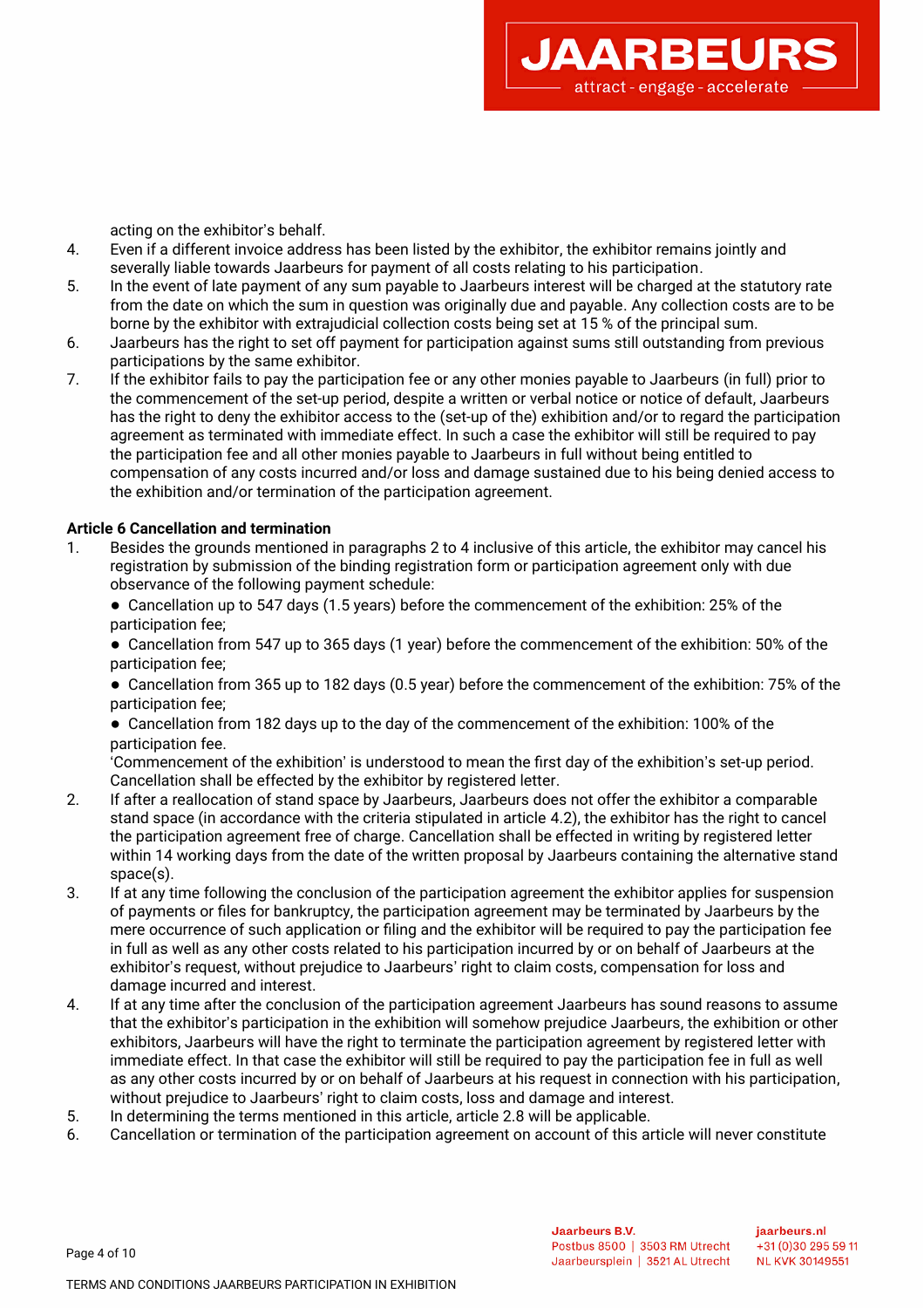

cause for compensation by Jaarbeurs to the exhibitor for any costs incurred or loss or damage sustained.

#### **Article 7 Additional products and services**

- 1. Jaarbeurs can offer additional products and services for the exhibition, whether or not against payment.
- 2. Unless determined otherwise, these Terms and Conditions apply also to any additional products or services supplied by, or on behalf of Jaarbeurs. Unless determined otherwise, the general terms and conditions of delivery issued by any third parties engaged to provide such additional products or services do not apply.
- 3. If and to the extent applicable, Jaarbeurs will determine the way in which publicity listings are to be edited, and reserves the right to abridge the exhibitor's details if necessary or to alter details submitted by the exhibitor in any way that it sees ft, without stating reasons, if necessary.
- 4. If the exhibitor wishes to refer to products and/or services offered by him in his publicity statements, he may refer to products and/or services only that come under his delivery schedule and which - in the opinion of Jaarbeurs - also fall under the exhibition programme of the exhibition concerned.

## **THE EXHIBITION**

#### **Article 8 Stand construction and stand design**

- 1. The exhibitor is required to (instruct a third party to) construct and design his stand during the designated days and times with due observance of the regulations and instructions issued by the venue lessor.
- 2. Unless determined otherwise in the participation agreement, the stand space will be made available to the exhibitor without any stand construction, fttings, furniture or any other (technical) facilities.
- 3. In designing the stand space the exhibitor shall comply with the provisions set out in these Terms and Conditions, other (safety) instructions issued by Jaarbeurs, regulations issued by the venue lessor, and government and fre regulations.
- 4. Upon request the exhibitor shall present all plans, designs and/or models for stands to Jaarbeurs for approval by the date specifed by Jaarbeurs at the latest. Only after such approval has been obtained may the set-up be commenced. Jaarbeurs reserves the right to withhold its approval, without stating reasons if necessary.
- 5. The stand shall have a standard height of 250 cm. Both sides of the stand shall be fnished up to their full height.
- 6. Unless the exhibitor has been allocated a corner stand, head-of-aisle or island stand, the exhibitor shall install a rear wall and two sidewalls. Corner, peninsula or island stands shall be designed as such. In corner stands the installation of a rear wall is mandatory. In island stands each aisle side may be built up fully in conformity with the provisions contained in paragraph 7.
- 7. Fixtures and components will be permitted up to 50 % maximum, with a restriction of 5 metres, of the walls exposed to aisles.
- 8. Regarding the stand construction Jaarbeurs reserves the right to issue alternative instructions.
- 9. Jaarbeurs will demarcate the stand space by means of markings on the foor and may also post an identifcation sign on the stand. The place and manner of demarcation or signposting will be determined by Jaarbeurs. The exhibitor may not remove, relocate or alter such identifcations.
- 10. If in the opinion of Jaarbeurs the design and/or set-up of the stand space is likely to be not competed by the end of the set-up period Jaarbeurs has the right to take whatever measures it deems ft at the exhibitor's risk and expense.

#### **Article 9 Exhibited products**

1. The exhibitor is required to stock the stand space with a sufficient range of products and also to staff the stand space with an adequate number of personnel throughout the duration and during the opening times

Page 5 of 10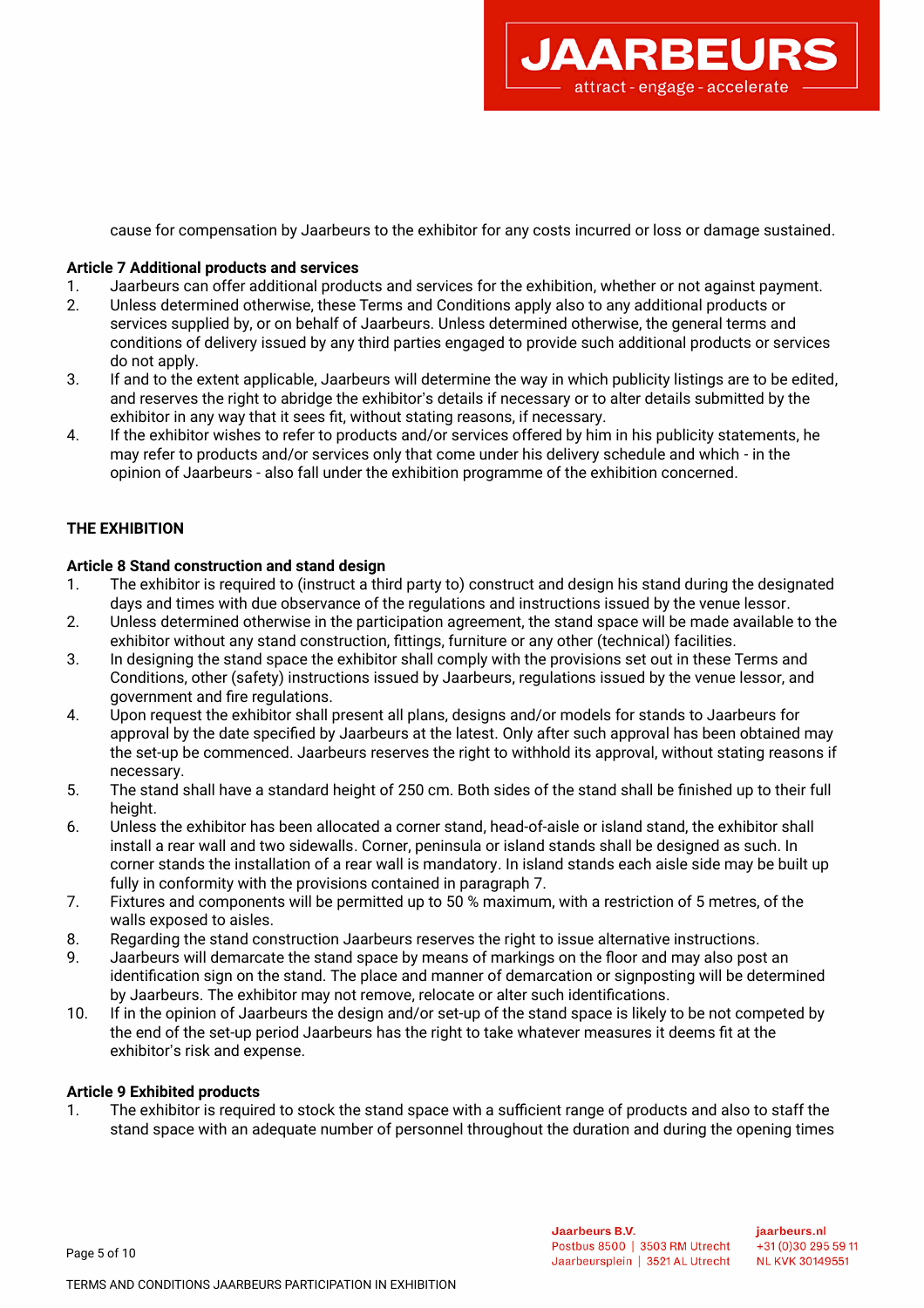of the exhibition.

- 2. The exhibitor does not have the right to exhibit or otherwise recommend products in the stand space, other than those mentioned in the participation agreement and/or other than those that fall under the official exhibition program.
- 3. During the entire period of the exhibition, including the set-up and breakdown periods, the products displayed by the exhibitor are at the exhibitor's own risk and expense. Jaarbeurs rejects all liability for damage to or loss or theft of products from the exhibitor.
- 4. Jaarbeurs will refrain from any involvement in any disputes between exhibitors, including disputes regarding intellectual property rights.
- 5. Without prejudice to the provisions contained in paragraph 4, the exhibitor may not, in view of the exhibition's success, display products or use a certain trademark or brand, if such display or use constitutes an infringement on the rights of any third party.
- 6. At the request of Jaarbeurs the exhibitor will be required to prove that he has the right to display certain products or to use a certain trademark or brand. If it appears that the exhibitor acts in breach of the preceding paragraph, or if he cannot comply with the request of Jaarbeurs, Jaarbeurs has the right to (cause others to) remove those products at the exhibitor's risk and expense and to take all other measures it deems ft. In such a case, the exhibitor will not be entitled to any compensation whatsoever from Jaarbeurs for costs incurred or loss or damage sustained.
- 7. Other exhibitors cannot derive any rights towards Jaarbeurs from the provisions contained in paragraphs 5 and 6.

## **Article 10 Use of the stand space**

1. The exhibitor may not:

a) assign all or part of the use of the stand space to third parties or to use the stand space or allow the stand space to be used for a purpose other than the purpose described in the participation agreement.

b) use the stand space in a way that causes nuisance to other exhibitors or visitors in the form of noise pollution, obstruction of entrances or aisles, blocking of light or obstruction of the sight lines or nuisance in any other form at the discretion of Jaarbeurs.

c) use open, fowing, spraying and/or atomised water to demonstrate products in or near the stand space, unless with the express consent of Jaarbeurs and the venue lessor. The exhibitor shall strictly comply with all the relevant instructions.

d) use equipment, machines, heaters, freplaces, etcetera with an open fame in or near the stand space, unless permitted explicitly or made available by Jaarbeurs.

e) use or store dangerous substances and/or goods, including mildly fammable substances, gasses or chemical pesticides or radioactive substances in or near the stand space.

f) position or install goods, furniture, hanging signs or advertising materials in the broadest sense of the word outside, over or at the back of the stand space.

g) distribute or offer fyers or other advertising materials outside the stand space.

h) produce photographic, flm or video recordings of objects other than the exhibitor's own stand space, which right is reserved exclusively for Jaarbeurs.

i) demand an entrance fee or any other fee from visitors for the right to visit the stand space or to attend demonstrations or performances within the stand space.

j) stage activities in or around the stand space which, in the opinion of Jaarbeurs, are likely to be detrimental to the exhibition in general, such as activities that are likely to be offensive to certain (groups of) people, activities that contravene law or public order or offend public morality or activities that are likely to otherwise affect the image of the exhibition in some other way.

k) sell any product to visitors during the exhibition against the (virtually) simultaneous issuing of the product sold, unless such transactions are specifcally authorised in writing by Jaarbeurs, or if direct sales are customary in view of the character of the exhibition.

**JAARBEUR** 

attract - engage - accelerate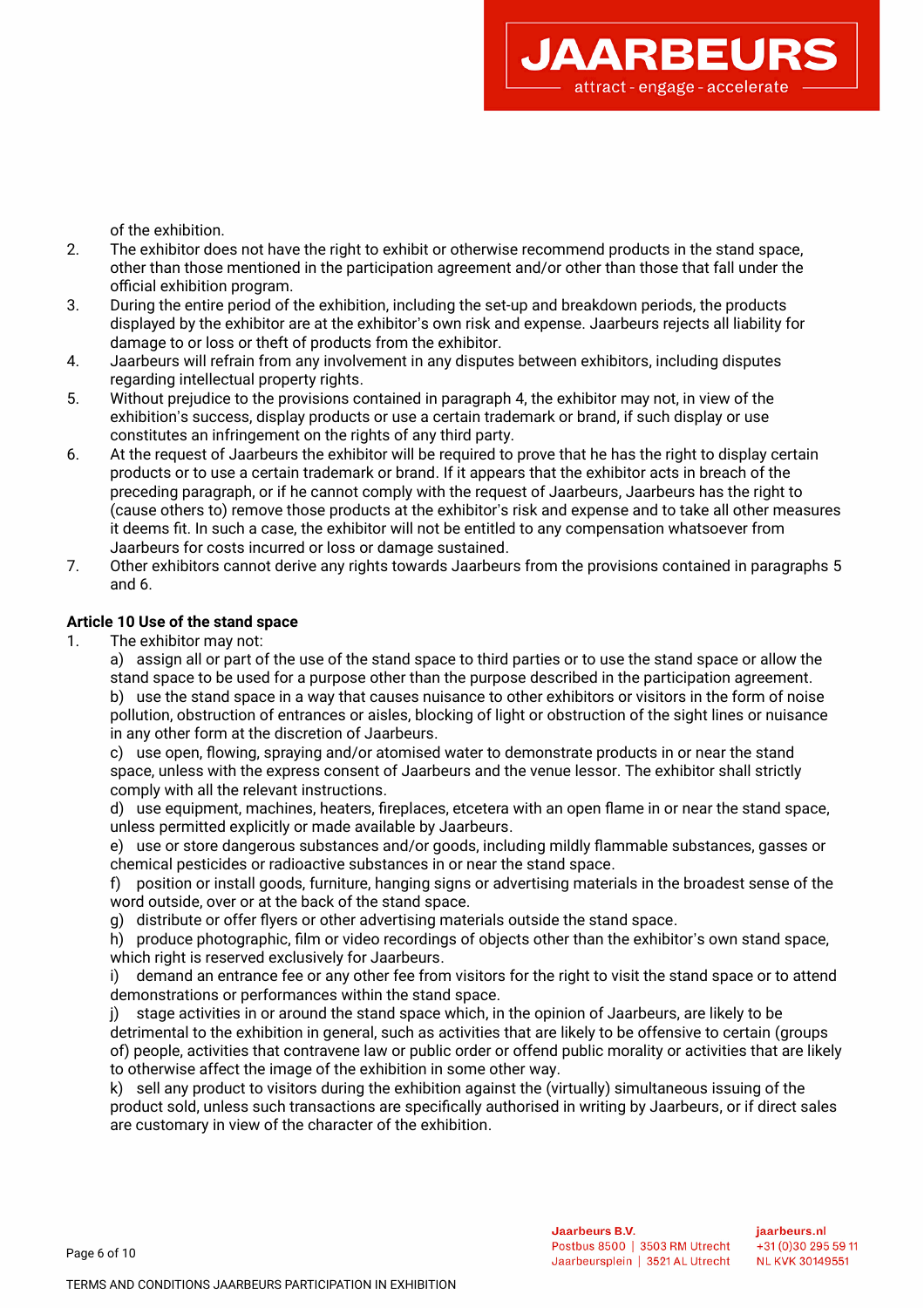l) (cause others to) conduct surveys among visitors to the exhibition unless with Jaarbeurs' explicit written consent.

**JAARBEUR** 

attract - engage - accelerate

2. Unless the venue lessor has issued binding instructions in this respect, the exhibitor will be responsible for supervising his stand space and the products in it.

## **Article 11 Catering**

- 1. Unless otherwise agreed in writing catering during the exhibition is reserved exclusively to the venue lessor or a third party engaged by the latter.
- 2. The exhibitor may not sell or provide free of charge refreshments and/or luxury foods unless on terms to be agreed the venue lessor or a third party engaged by the latter has granted exemption in writing. In deviation from the above the exhibitor may provide small refreshments to visitors to the stand space.

#### **Article 12 Licences and exemptions**

The exhibitor will be required to apply for all licences and exemptions required to take part in the exhibition.

#### **Article 13 Packaging**

- 1. For the duration of an exhibition Jaarbeurs may provide space for the storage of empty packaging cases.
- 2. Jaarbeurs will provide packaging labels free of charge. Empty packaging cases stored in the areas designated by Jaarbeurs shall bear such packaging labels.

## **Article 14 Delivery and removal of goods**

- 1. The exhibitor may not deliver or remove goods during the opening hours of the exhibition.
- 2. The exhibitor shall make arrangements for the transport, arrival and receipt of goods delivered for or with a view to his participation. Jaarbeurs does not accept goods on the exhibitor's behalf nor is Jaarbeurs in any way liable for such goods.

#### **Article 15 Cleaning**

The exhibitor is required to arrange for the cleaning of his stand space during the exhibition. Jaarbeurs will arrange for the cleaning of other spaces, such as the aisles.

## **Article 16 Disposal of waste**

- 1. The exhibitor is required to arrange for waste disposal in accordance with the instructions issued by the venue lessor.
- 2. Jaarbeurs has the right to charge the exhibitor for the disposal of any waste left behind by the exhibitor.

## **Article 17 Breakdown**

Page 7 of 10

- 1. The exhibitor is required to break down the stand, to clear the stand space and to deliver the stand space vacated and clean within the designated terms and with due observance of the instructions issued by the venue lessor.
- 2. The exhibitor is required to restore the stand space to its original condition. Any damage to goods belonging to Jaarbeurs and/or the venue lessor shall be paid by the exhibitor.
- 3. Any goods left behind, including waste, will be removed at the exhibitor's risk and expense.
- 4. The provisions of this article concerning the breakdown of the stand do not apply if the exhibitor has purchased stand construction as part of a stand construction package.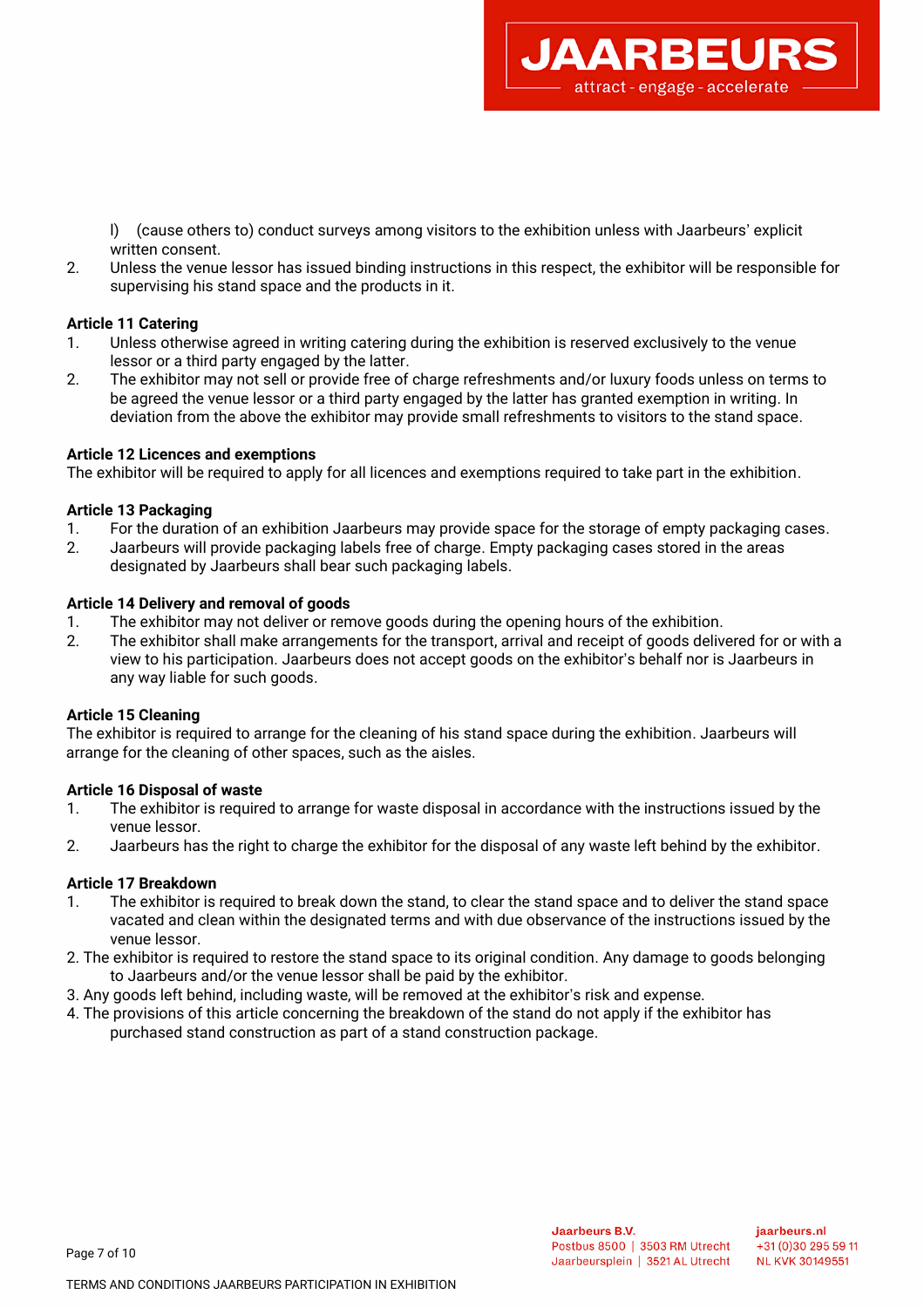

## **FINAL PROVISIONS**

#### **Article 18 Intellectual property rights**

- 1. Jaarbeurs is the proprietor of all intellectual property rights relating to the exhibition, including at least the brand (name), logo(s) and the exhibition image(s).
- 2. Jaarbeurs may grant the exhibitor the right to use the brand (name), logo(s) and/or exhibition image(s) for promotional purposes. In such a case the exhibitor is entitled to use those trademarks and/or pictures only in the form provided by Jaarbeurs. Consequently, the exhibitor may not use those trademarks and/or pictures for purposes other than to promote the exhibition or to distort them in any way.
- 3. In case of breach of the provisions contained in paragraph 2, the exhibitor shall, at the frst request of Jaarbeurs, immediately cease the use of the trademarks and/or images concerned.

#### **Article 19 Privacy**

- 1. Personal data will be exchanged between Jaarbeurs and the Exhibitor in the performance of the participation agreement. Both parties are regarded as controllers in respect of their own processing of those personal data within the meaning of the applicable privacy regulations, including the General Data Protection Regulation ("GDPR").
- 2. The Exhibitor and Jaarbeurs will process the personal data with due care and in accordance with the applicable laws and regulations in the feld of personal data protection, including the GDPR. The parties will arrange, among other things, for appropriate technical and organizational measures to protect the personal data.
- 3. From the moment of receipt of personal data from Jaarbeurs until the provision of personal data to Jaarbeurs, the Exhibitor is responsible for correct compliance with all applicable laws and regulations in the feld of personal data protection.
- 4. The Exhibitor processes the personal data that it receives from Jaarbeurs under the participation agreement, for instance by scanning badges during a visit to an exhibition, only with a view to the provision of the services agreed on with Jaarbeurs.
- 5. The Exhibitor will in no event and in no manner make those personal data available to third parties, unless the performance of the participation agreement with Jaarbeurs or the law so requires.
- 6. The Exhibitor informs the data subjects in accordance with Articles 13 and 14 of the GDPR about the processing of their personal data by the Exhibitor itself, including the provision of those data to Jaarbeurs.
- 7. Jaarbeurs informs the data subjects about its data processing via its privacy statement, which can be consulted at www.jaarbeurs.nl/privacystatement.
- 8. The Exhibitor and Jaarbeurs each handle a request or an objection from a data subject in accordance with the applicable privacy regulations. If the Exhibitor receives a request from a data subject that also relates to the processing of personal data by the other party, the Exhibitor consults with Jaarbeurs as soon as possible on the handling of that request.
- 9. If the Exhibitor is aware in any manner of an investigation by a supervisory authority, such as the *Autoriteit Persoonsgegevens* (Dutch Data Protection Authority) or the *Autoriteit Consument and Markt* (Netherlands Authority for Consumers and Markets) or of any other reason that may give rise to such an investigation regarding the processing of personal data in respect of the participation agreement, the Exhibitor immediately informs Jaarbeurs accordingly.
- 10. The Exhibitor indemnifes Jaarbeurs against all claims, loss, costs, penalties and fnes, both in and out of court, directly or indirectly related to breach of the participation agreement or breach of the applicable laws and regulations in the feld of the protection of personal data, including the GDPR and the *Telecommunicatiewet* (Dutch Telecommunications Act).

#### **Article 20 Additional instructions and deviations from the Terms and Conditions**

1. Jaarbeurs has the right to issue additional (safety) instructions to ensure the smooth progress of the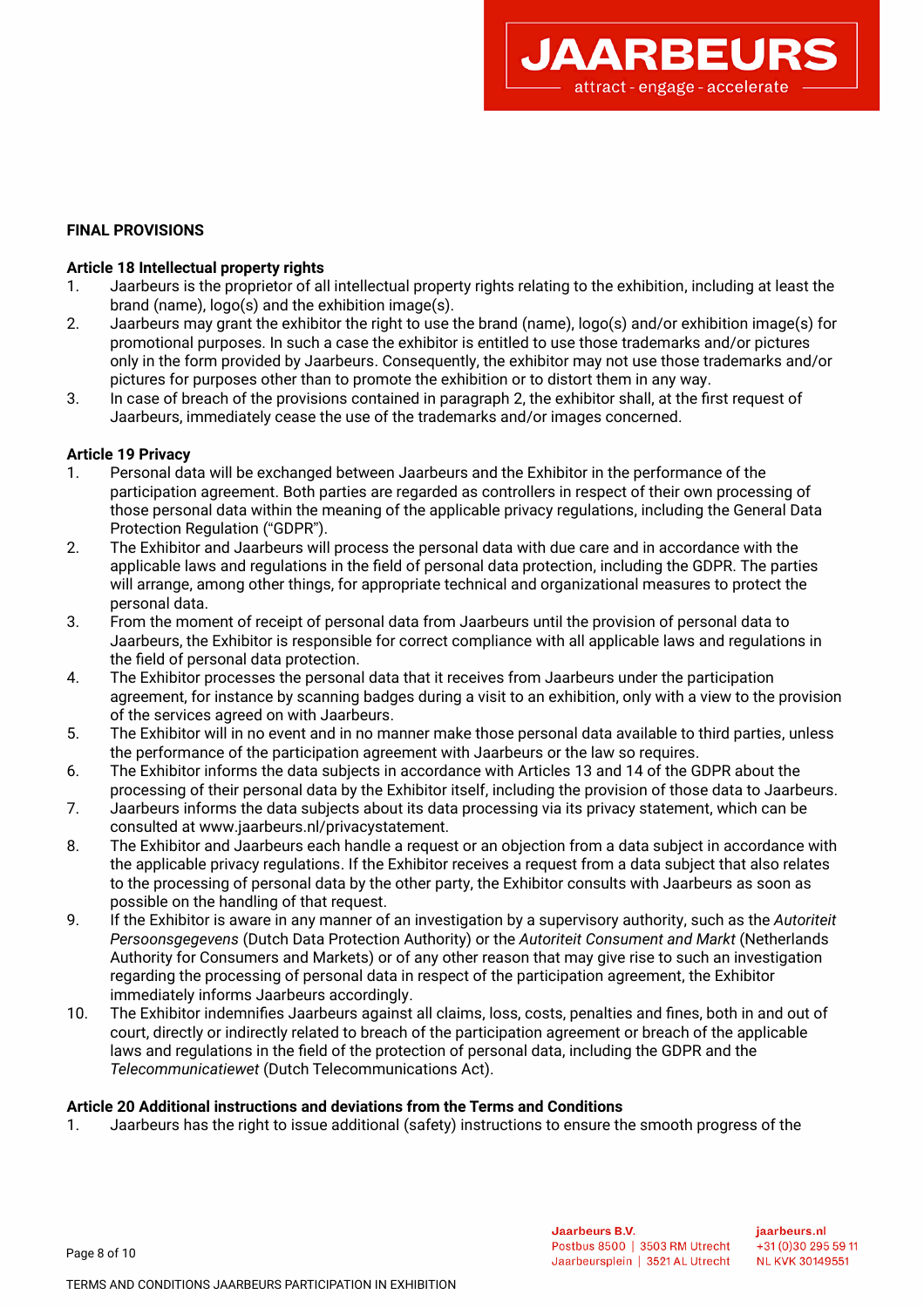exhibition.

2. The exhibitor is required to strictly comply with all instructions issued under paragraph 1 by Jaarbeurs and furthermore with all regulations issued by the venue lessor and government regulations (including fre regulations).

**JAARBEUR** 

attract - engage - accelerate

- 3. In the event of a confict between these Terms and Conditions and any other regulations issued by Jaarbeurs, the venue lessor or the government, the exhibitor shall contact Jaarbeurs. Jaarbeurs will then decide which provision prevails in that particular case.
- 4. In the event of conficts between the provisions set out in these Terms and Conditions and the conditions accompanying the binding registration form, the latter will prevail.

## **Article 21 Liability**

- 1. The provisions set out in these Terms and Conditions apply mutatis mutandis to all third parties engaged by the exhibitor in connection with his participation in the exhibition, such as stand constructors and suppliers, as well as co-exhibitors of the exhibitor.
- 2. The exhibitor vouches towards Jaarbeurs and the venue lessor for, and is at all times jointly and severally liable for compliance with the provisions set out in these Terms and Conditions and all other regulations referred to in article 19.
- 3. In the event of non-compliance, late compliance or inadequate compliance by the exhibitor with any of the provisions set out in these Terms and Conditions or any other regulations referred to in article 19 Jaarbeurs has the right to take all such measures it deems ft, including, but not limited to:
	- a) The denial of access to the (set-up of the) exhibition.
	- b) The closing of the exhibitor's stand space and/or the removal and storage, disposal and/or destruction of certain goods from the stand space at the exhibitor's risk and expense.
	- c) The refusal to let the exhibitor participate in future exhibitions; all without prejudice to the exhibitor's obligation to pay in full the participation fee and all other monies payable to Jaarbeurs.
- 4. The exhibitor is liable for any (in) direct losses incurred by Jaarbeurs as a result of an attributable shortcoming on the exhibitor's part, including non-compliance, late compliance or inadequate compliance with any of the provisions set out in these Terms and Conditions and/or any other regulations referred to in article 19. The exhibitor indemnifes Jaarbeurs against any related claims by third parties.
- 5. The exhibitor is to take out adequate insurance to cover his participation in the exhibition.
- 6. Jaarbeurs is not liable for any damage or loss sustained directly or indirectly by the exhibitor, the exhibitor's personnel or visitors, nor for consequential damage, loss of profts or loss or damage as a result of theft or destruction or any other cause, except in the case of intent or gross negligence on the part of Jaarbeurs.
- 7. Jaarbeurs is not liable for any damage or loss sustained directly or indirectly by the exhibitor, the exhibitor's personnel or visitors as a result of non-compliance, late or inadequate compliance with any of these Terms and Conditions or any of the regulations referred to in article 19.
- 8. Jaarbeurs is not liable for any damage or loss sustained directly or indirectly by the exhibitor, due to non-compliance with any obligation arising from an agreement concluded between the exhibitor and a third party (including the venue lessor) concerning the supply of goods and/or services relating to the exhibitor's participation in the exhibition.
- 9. In case Jaarbeurs is liable, the liability of Jaarbeurs will never exceed the maximum amount to be paid by its insurer.

## **Article 22 Changes and disputes**

- 1. Jaarbeurs reserves the right to change these Terms and Conditions during the term of the participation agreement. Jaarbeurs will notify the exhibitor in writing of the changes concerned.
- 2. Any events not provided for by these Terms and Conditions will be decided by Jaarbeurs.
- 3. All disputes that arise between Jaarbeurs and an exhibitor further to the participation agreement, these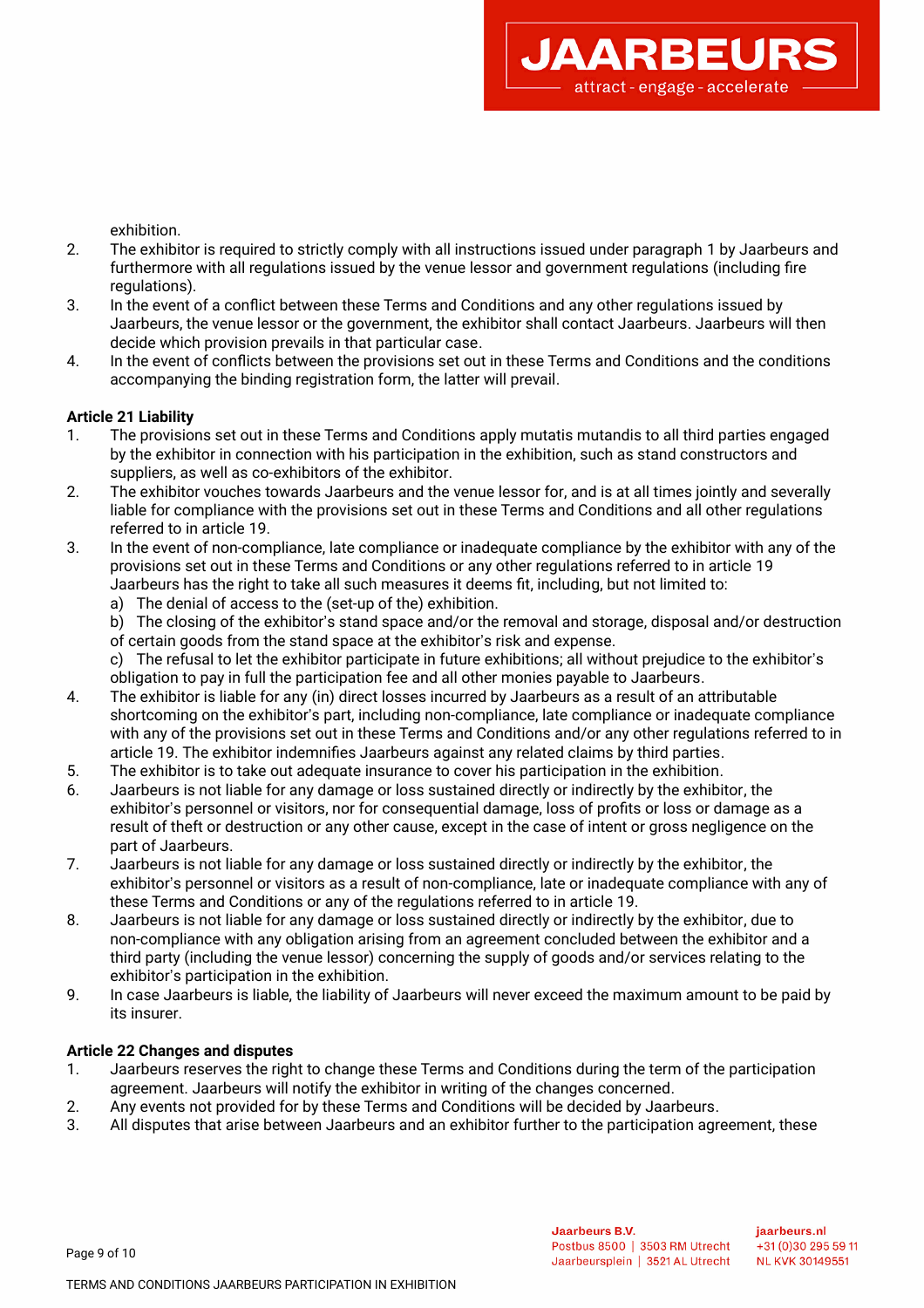

Terms and Conditions or any other agreement based thereon will be settled under Dutch law by the competent court of Utrecht.

4. The Dutch text of the participation agreement, these Terms and Conditions or any other agreement concluded between the two parties based thereon, will be decisive.

Jaarbeurs B.V. has its registered office in Utrecht and is registered with the Chamber of Commerce in Utrecht under number 30149551. These regulations (version November 2018) have been fled with the Chamber of Commerce in Utrecht under number 30149551.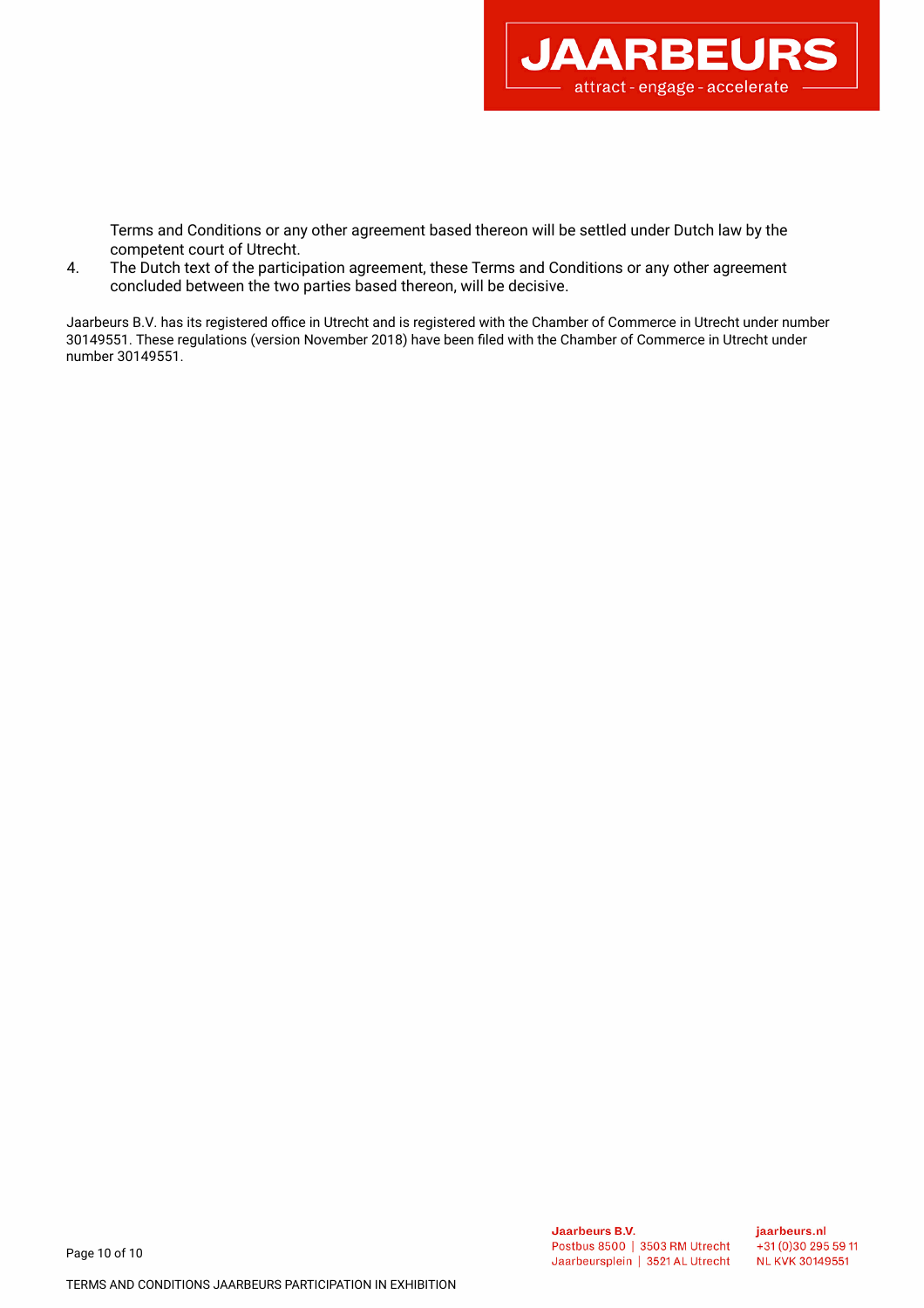

# VENUE REGULATIONS

*(version November 2018)* 

**Jaarbeurs B.V.** Postbus 8500 | 3503 RM Utrecht Jaarbeursplein | 3521 AL Utrecht jaarbeurs.nl  $+31(0)302955911$ **NL KVK 30149551**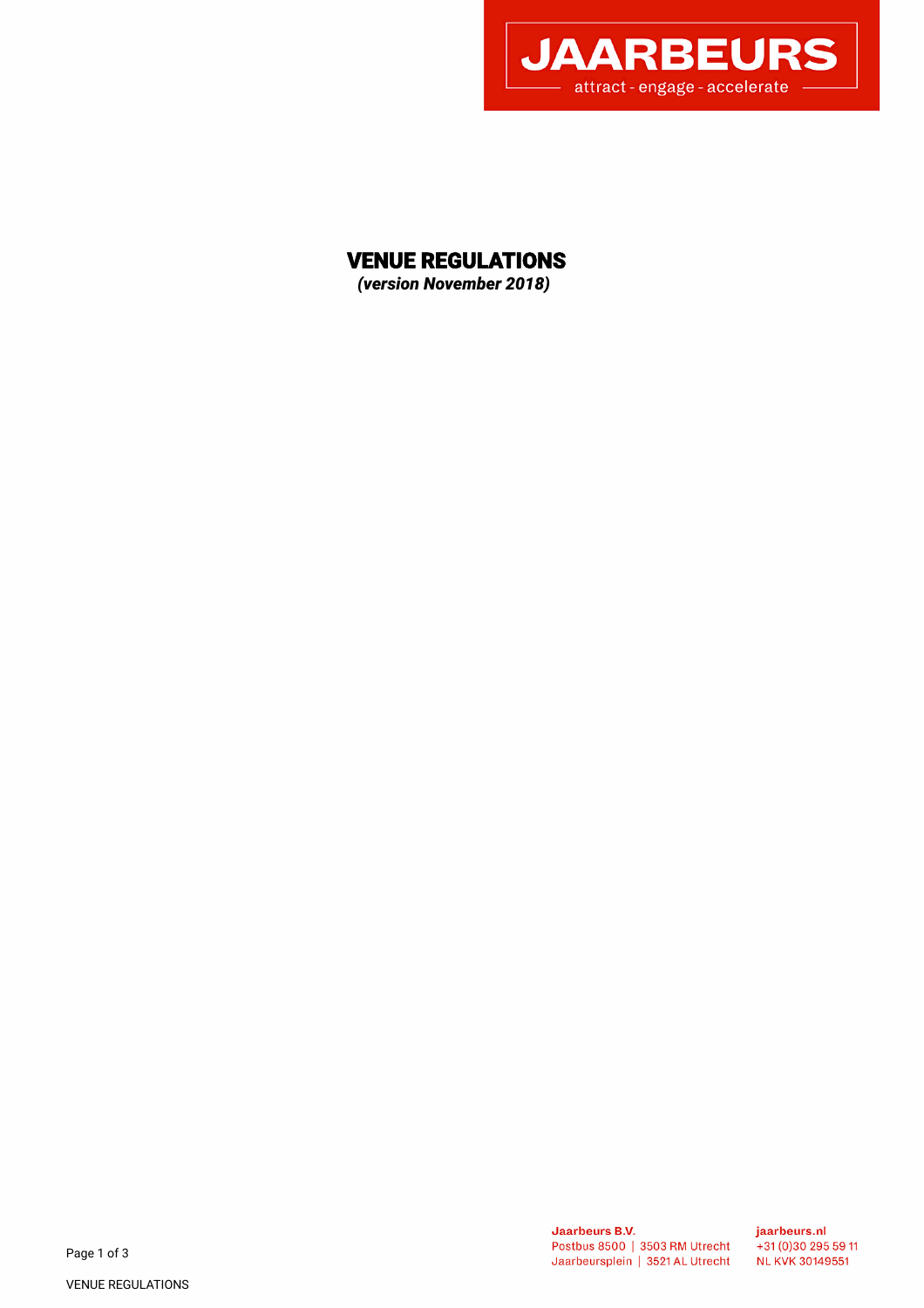

## VENUE REGULATIONS JAARBEURS B.V.

## **Article 1 Defnitions**

- 1. Venue regulations: These regulations, which apply to anyone who for whatever reason is on the premises of Jaarbeurs Complex. For the most recent version of the venue regulations please go to www.jaarbeurs.nl (venue regulations).
- 2. Visitor: Anyone visiting the Jaarbeurs Complex.
- 3. Jaarbeurs Complex: The buildings and grounds of Jaarbeurs B.V.
- 4. Jaarbeurs: The private limited liability company Jaarbeurs B.V. having its registered office and place of business at Jaarbeursplein in Utrecht.

#### **Article 2 Applicability of Venue Regulations**

- 1. The Venue Regulations apply to the entire Jaarbeurs Complex.
- 2. Everyone must obey the provisions contained in these Venue Regulations.

#### **Article 3 Jaarbeurs Complex - General**

- 1. Provided they carry proper proof of identity, authorised Jaarbeurs agents always have access to all Jaarbeurs areas.
- 2. Jaarbeurs requests visitors to the Jaarbeurs Complex, suppliers, organisations working for Jaarbeurs or third parties at Jaarbeurs Complex to comply with the requirements set by Jaarbeurs regarding public order and safety and the requirements governing safe and sustainable use of the Jaarbeurs Complex.
- 3. Jaarbeurs requests anyone conducting a business on Jaarbeurs' premises, whether or not temporarily, be it as tenants, sub-tenants, suppliers and/or licensees, to comply with the Dutch Working Conditions Act and any decrees based thereon.
- 4. It is not permitted to leave the marked paths or roads if not necessary, to be obviously inebriated or under the infuence of any substances or to cause a nuisance and/or dangerous situations.
- 5. Unless with Jaarbeurs' prior written consent it is not permitted in the Jaarbeurs Complex to:

1. No smoking is permitted in the Jaarbeurs Complex, with the exception of the special smoking areas approved and designated by Jaarbeurs.

2. Fire extinguishers, fre hydrants, lockable fre wells, roads, exits, passages, hallways, emergency exits, and stairs in the Jaarbeurs complex must always be visible and accessible.

- 3. In the Jaarbeurs Complex the following acts always require the prior written consent of Jaarbeurs:
	- a. Bringing in, having available and/or using canisters containing compressed gases or liquid gases; b. Transporting or storing fammable liquids.

## **Article 5 Parking**

- In the Jaarbeurs Complex the following acts always require the prior written consent of Jaarbeurs:
	- a. Parking vehicles and/or articulated lorries outside the designated parking bays and/or other designated areas. Cars of Visitors that are illegally parked or block (emergency) exits and/or access roads will be towed. The Visitor will pay the costs of towing.
	- b. Parking in loading bays and the indoor areas of the Jaarbeurs Complex.

#### **Article 6 Labour**

- 1. All labour within the Jaarbeurs Complex is subject to the prior consent of Jaarbeurs.
- 2. Jaarbeurs may attach conditions to its written consent.

#### **Article 7 Use of Vehicles**

1. In the outside areas of Jaarbeurs Complex a speed limit of 15 km/h applies to (electric) motor vehicles and moving equipment.